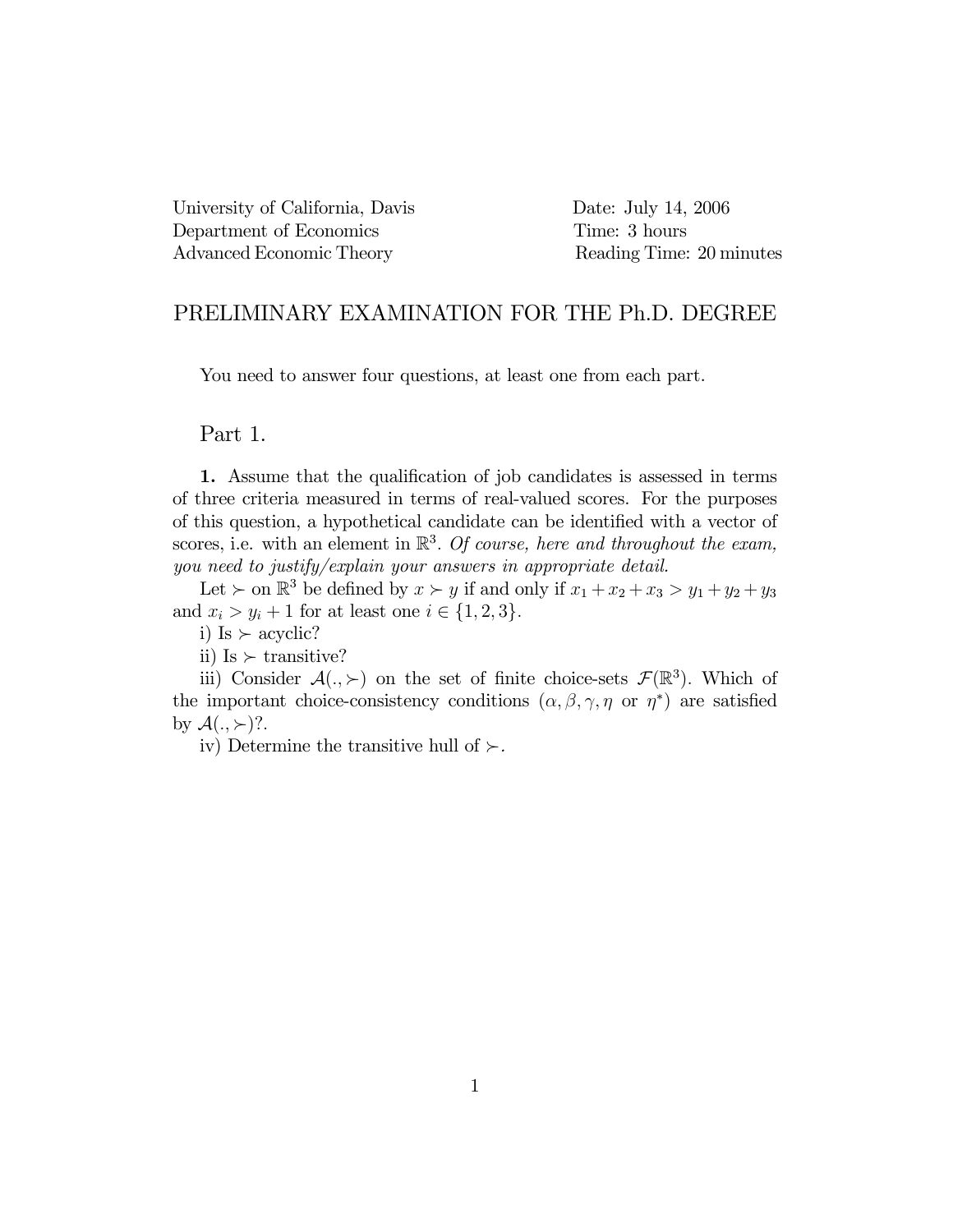2. (A simple model of Loss Aversion).

Let  $\mathbb R$  be the set of outcomes interpreted as changes of wealth relative to the "status-quo" level of wealth 0.

i) Appealing to the vNM theorem, characterize the preferences of decision maker over the set of lotteries with a finite number of outcomes  $\mathcal L$  who is an EU maximizer and has a vNM utility function  $u : \mathbb{R} \to \mathbb{R}$  of the following type:

$$
u(x) = x
$$
 if  $x \ge 0$ , and  $u(x) = \lambda x$  if  $x \le 0$ , for some  $\lambda > 1$ . (\*)

ii) How can you identify the coefficient  $\lambda$  from choice behavior?

iii) Consider the induced preferences over the set  $\mathcal{L}_2$  of lotteries with at most one positive and and at most one negative outcome. Identify an interesting testable property of these preferences that distinguishes a lossaverse decision-maker represented by (∗) from a usual EU maximizer with a smooth, strictly concave vNM utility function.

iv) Building on i) and iii), state a characterization of preferences over  $\mathcal L$  represented by  $(*)$  that does not appeal to the Independence axiom or the vNM theorem; you do not need to prove the characterization to get full credit.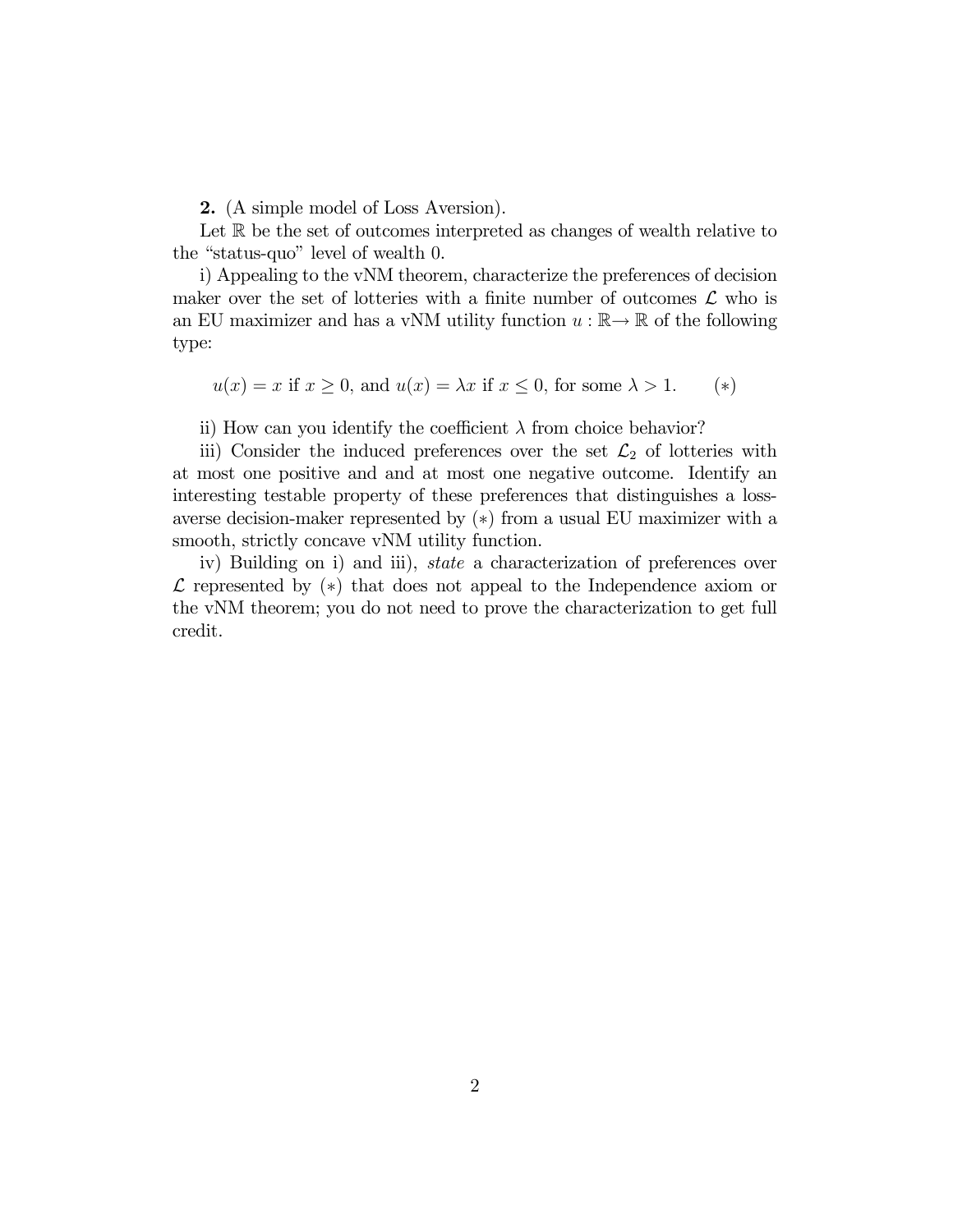## **Part 2**

3. Consider a (real) exchange economy  $\mathcal{E}(u, \omega, V)$  with two periods  $(t = 0, 1)$  and uncertainty described by S states of nature at date 1. There is only one good. Agent  $i$   $(i = 1, ..., I)$  has initial endowment  $\omega^i \in \mathcal{R}_{++}^{S+1}$  and a utility function  $u^i$  continuous, strongly monotonic and strictly quasi-concave on  $\mathcal{R}^{S+1}_+$ , and such that indifference surfaces through strictly positive consumption bundles do not intersect the boundary of  $\mathcal{R}^{S+1}_+$ . Agents obtain consumption streams different from their endowments by trading J financial securities on competitive markets: security j has price  $q_j$ at date zero and promises to deliver  $V_s^j$  unit of the good if state s occurs at date 1.

- (a) Define a financial market equilibrium for this economy
- (b) Assuming differentiability of the utility functions, write the first-order conditions that must be satisfied in order that the consumption-portfolio choice of agent  $i$  be optimal at equilibrium, and interpret these first-order conditions.
- (c) Using (b), prove that, if the rank of the matrix  $V$  is equal to  $S$ , a financial market equilibrium allocation is Pareto optimal.
- (d) Explain why, typically, if  $J < S$ , a financial market equilibrium allocation is not Pareto optimal.
- (e) Explain how you can formalize mathematically and prove that "typically" a financial market equilibrium is not Pareto optimal when financial markets are incomplete. The sketch of a proof is sufficient.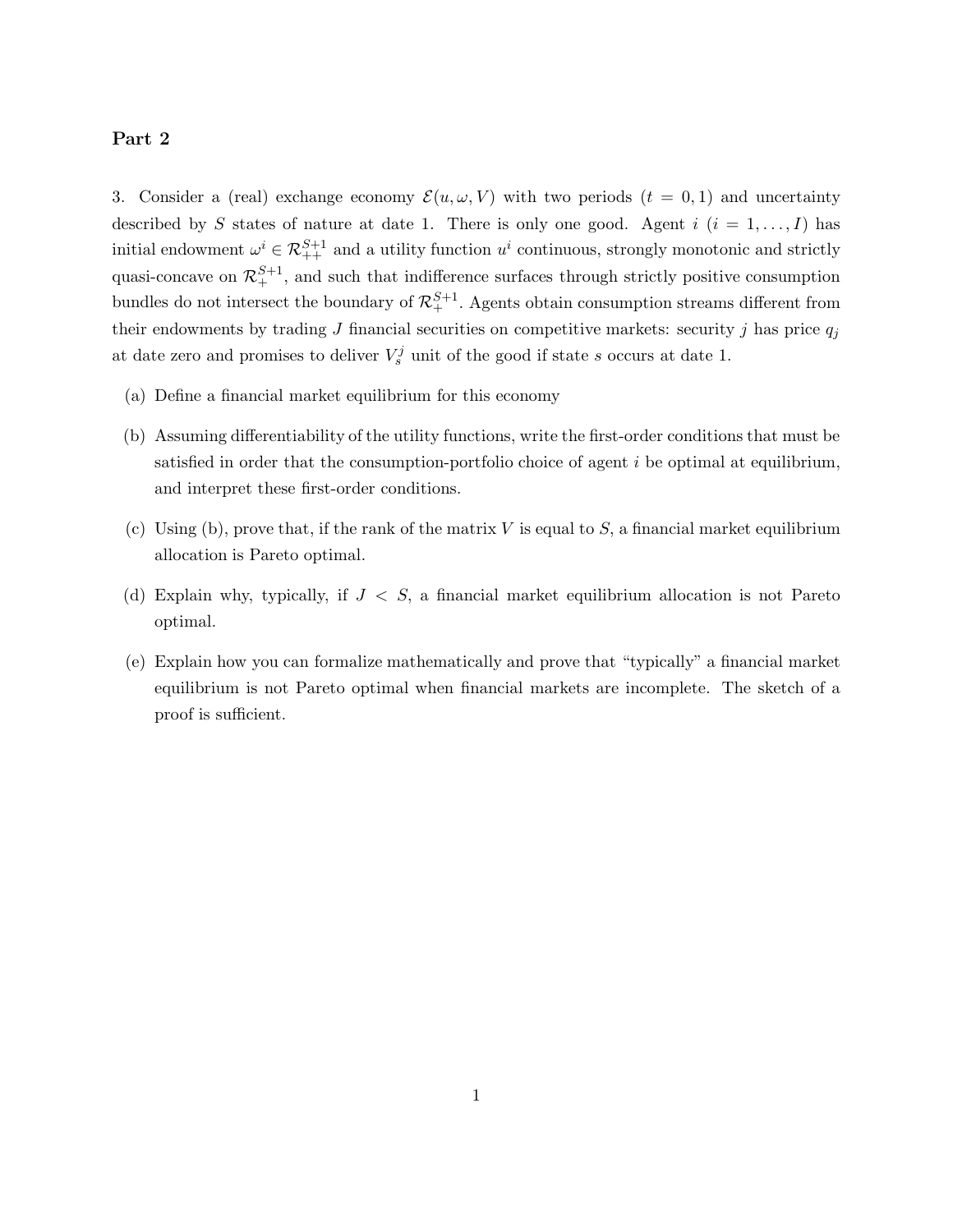4. Let  $\mathcal{E}(u, \omega, N, M)$  be a one-good, two-period monetary economy in which the utility functions of the agents are

$$
u^{i}(x^{i}) = a_{0}^{i}x_{0}^{i} + \sum_{s=1}^{S} \beta_{s} \left(\alpha^{i}x_{s}^{i} - \frac{1}{2}(x_{s}^{i})^{2}\right), \quad i = 1, ..., I
$$

where  $a_0^i > 0$ ,  $\alpha^i > 0$ , and where  $\beta_s > 0$  is the probability that state  $s$   $(s = 1, \ldots, S)$  occurs at date 1 (which of course implies that  $\sum_{s=1}^{S} \beta_s = 1$ ). The coefficient  $\alpha^i$  is "large" when compared to the initial resources  $\omega^i = (\omega_0^i, \omega_1^i, \ldots, \omega_S^i)$  of agent i, (for example  $\alpha^i > \max{\{\omega_0^i, \omega_1^i, \ldots, \omega_S^i\}}$ ). The money price of the (only) good in state s is denoted by  $p_s$ ,  $s = 0, \ldots, S$ . There are two nominal securities traded at date 0: the first one is an indexed bond whose nominal payoff at date 1 is  $N_s^1 = p_s/p_0$ ,  $s = 1, ..., S$ . The second security is the default-free nominal bond with payoff  $N_s^2 = 1$ . The prices  $\hat{q}$  of the indexed bond and q of the nominal bond define the real  $(\hat{r})$  and the nominal (r) interest rates  $\left(\hat{q} = \frac{1}{1+\hat{r}}, q = \frac{1}{1+r}\right)$ ). Let  $w_s$  denote the aggregate resources in state  $s, s = 0, \ldots, S \ (w_s = \sum_{i=1}^I \omega_s^i)$  and let  $w_1$  denote the random variable  $(w_1, \ldots, w_S)$ .

- (a) Write out agent i 's maximum problem in an equilibrium of the economy  $\mathcal{E}(u, \omega, N, M)$  and derive the first-order conditions for this maximum problem.
- (b) Derive from these first-order conditions and from the market clearing condition for the indexed bond market that the equilibrium price  $\hat{q}$  of the indexed bond satisfies

$$
\hat{q} = \frac{1}{a_0} (\alpha - E(w_1))
$$

where  $a_0 = \sum_{i=1}^{I} a_0^i, \ \alpha = \sum_{i=1}^{I} \alpha^i$ .

- (c) Explain intuitively the results of comparative statics that can be derived from the pricing relation derived in (b).
- (d) Show that the equilibrium price of the nominal bond is given by

$$
q=\frac{1}{1+\hat{r}}E\left(\frac{1}{1+i}\right)-\frac{1}{a_0}cov\left(w_1,\frac{1}{1+i}\right)
$$

where  $1 + i = (1 + i_1, ..., 1 + i_S) = (p_1/p_0, ..., p_S/p_0)$  is the (random) rate of inflation.

- (e) Suppose that the aggregate resources do not fluctuate at date 1. What is the approximate relation between  $r, \hat{r}$  and  $E(i)$ ? (Use the approximation  $\frac{1}{1+x} \approx 1-x$  if x is small).
- (f) Suppose output (aggregate resources) and inflation are random (remember  $(w_s, M_s)$  are exogenous data) and satisfy a Phillips curve relation, i.e. inflation and output are positively correlated. Use (d) to show that the nominal interest rate does not compensate for the full amount of expected inflation. Explain intuitively where this result comes from.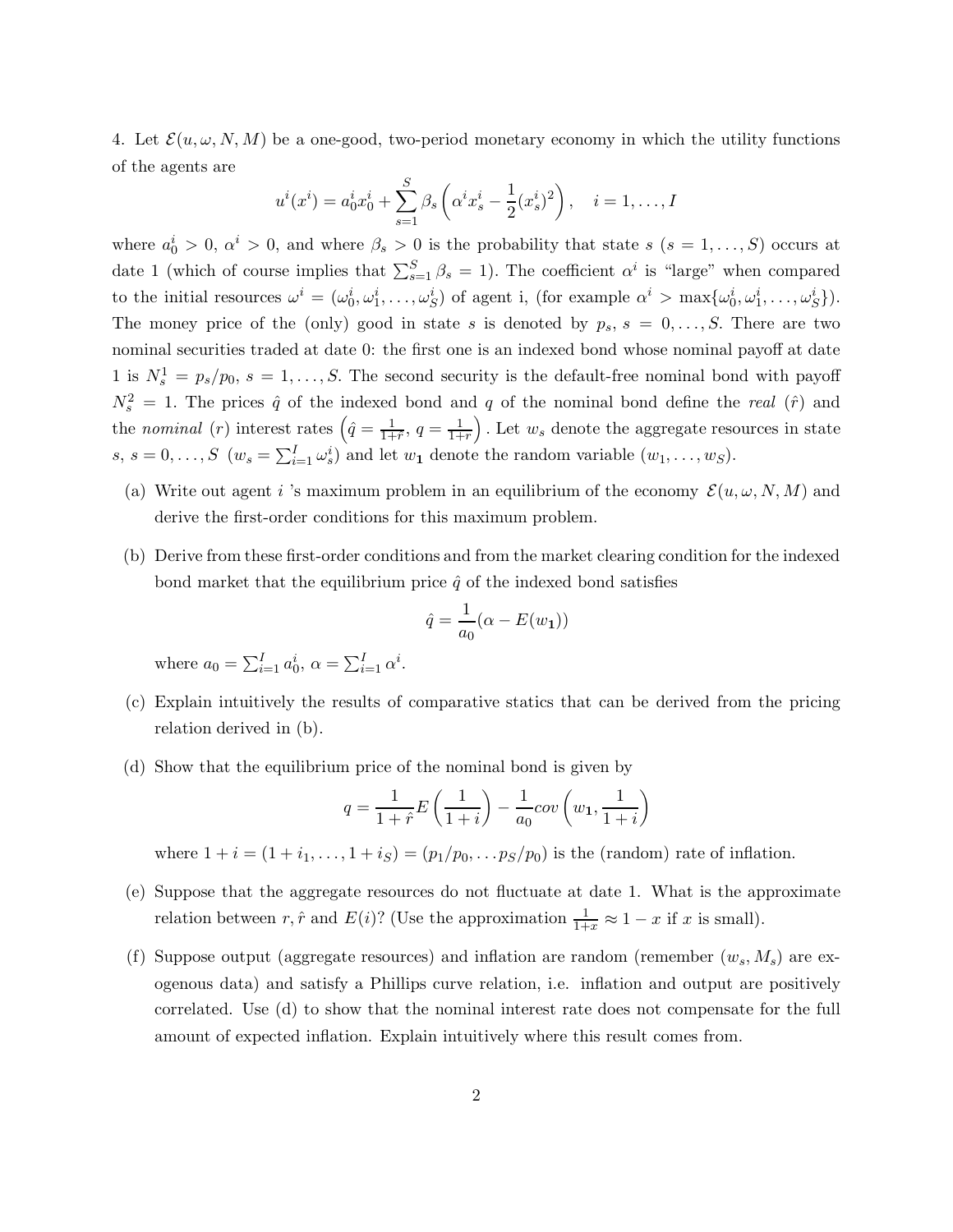## Part 3

5. This problem set is written in honor of Robert Aumann, Nobel laureate in economics in 2005. One of the nice game theoretic concepts due to Aumann is the notion of Correlated Equilibrium.

- (a) Prove that for any 2x2 game, there does not exist a Correlated Equilibrium in which both players receive a strictly higher payoff than in any Nash equilibrium of the game.
- (b) Show a counterexample for 2-player games with a larger action space.
- (c) Show a counterexample for 2x2 games with non-common priors. I.e., show that there exists a 2x2 game in which both players' payoffs in a Subjective Correlated Equilibrium strictly exceeds the payoff in any Nash equilibrium.